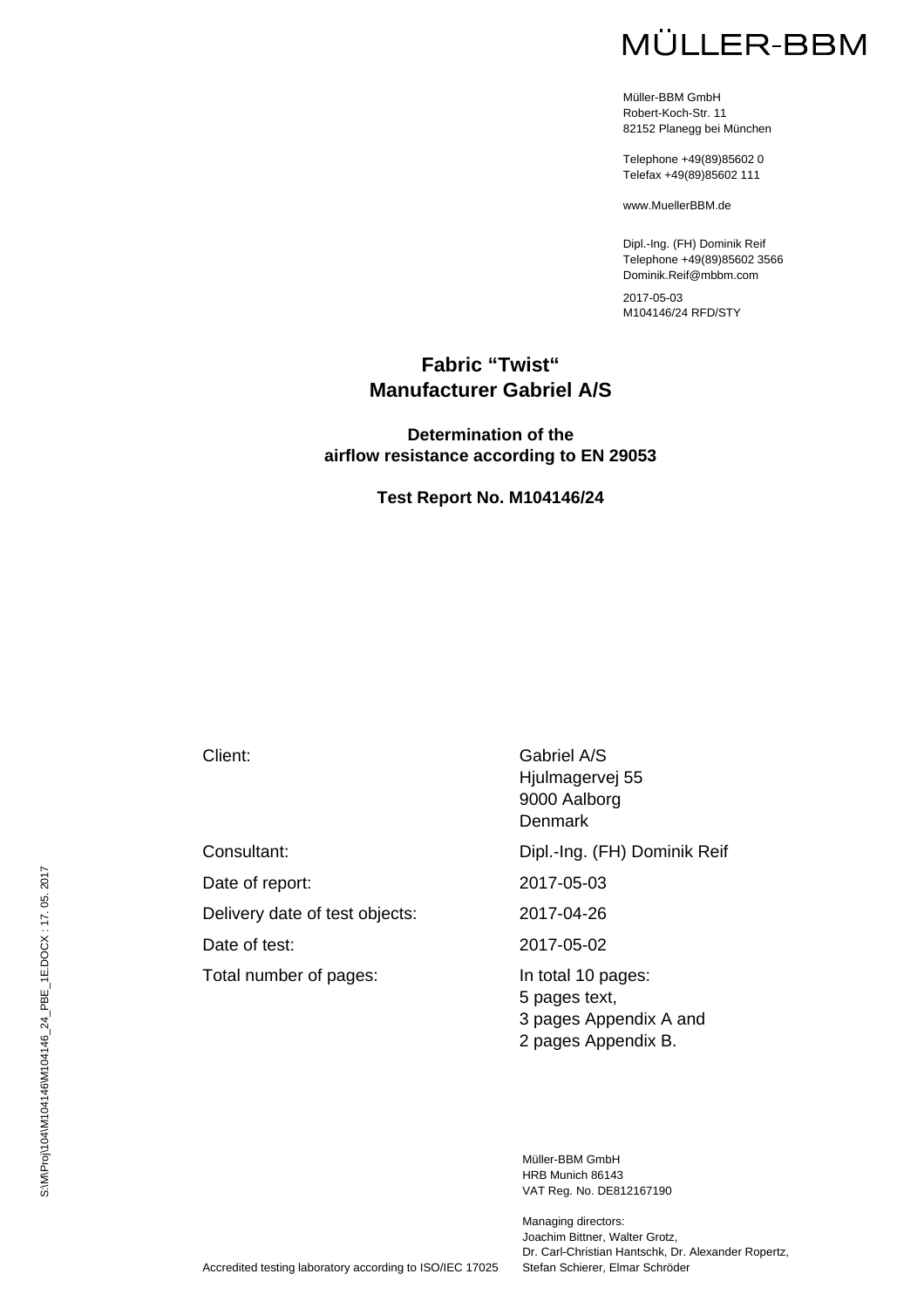## **Table of Contents**

| $\mathbf 1$  | Task                                    | 3 |
|--------------|-----------------------------------------|---|
| $\mathbf{2}$ | <b>Basics</b>                           | 3 |
| 3            | <b>Test conditions and test objects</b> | 3 |
| 4            | <b>Execution of measurements</b>        | 4 |
| 5            | <b>Measurement results</b>              | 4 |
| 6            | <b>Remarks</b>                          | 5 |

| Appendix A: | Measurement results and evaluation |
|-------------|------------------------------------|
|-------------|------------------------------------|

Appendix B: Description of test method, test facility and the test equipment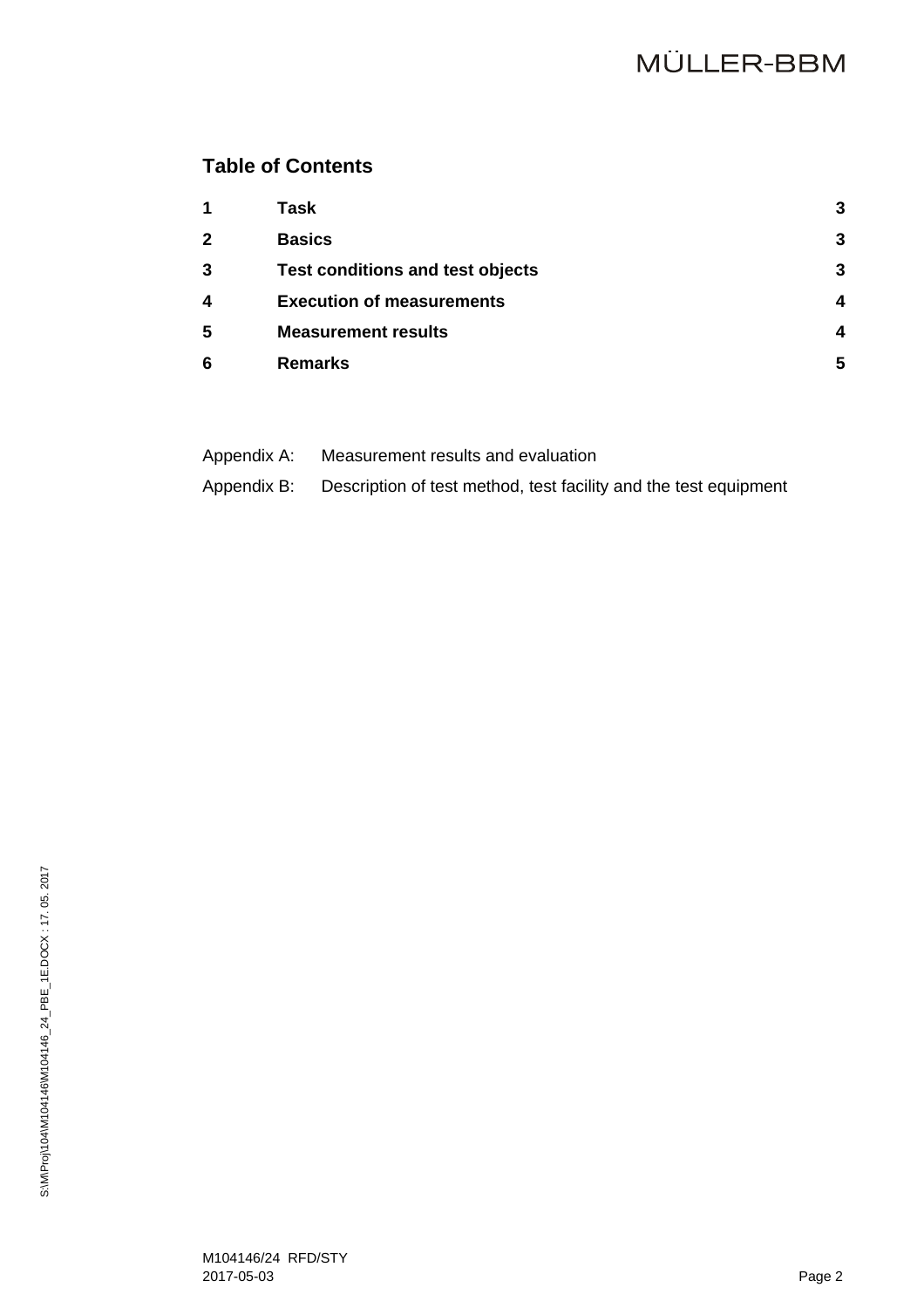#### **1 Task**

On behalf of Gabriel A/S, DK-9000 Aalborg, the airflow resistance of three samples of the fabric type "Twist", colour 60011, was to be determined according to EN 29053 [1].

### **2 Basics**

This test report is based on the following document:

[1] EN 29053: Acoustics – Materials for acoustical applications – Determination of airflow resistance. 1993

### **3 Test conditions and test objects**

#### **3.1 Test conditions**

The test object was placed directly in the sample holder with a diameter of 100 mm. The complete edge of the test object was hermetically sealed.

#### **3.2 Test objects**

The tested fabric is described in table 1. The indicated characteristic values were determined by the testing laboratory on the basis of the sample.

| <b>Test object</b><br>(manufacturer's information)                                         | Area specific mass<br>$m''$ [g/m <sup>2</sup> ] | <b>Thickness</b><br>$d$ [mm] | Appendix A,<br>page |
|--------------------------------------------------------------------------------------------|-------------------------------------------------|------------------------------|---------------------|
| Sample 1:<br>Fabric type "Twist",<br>manufacturer Gabriel A/S<br>material: 100 % polyester | 214                                             | 0.8                          | 1                   |
| Sample 2:<br>Fabric type "Twist",<br>manufacturer Gabriel A/S<br>material: 100 % polyester | 218                                             | 0.8                          | $\mathbf{2}$        |
| Sample 3:<br>Fabric type "Twist",<br>manufacturer Gabriel A/S<br>material: 100 % polyester | 210                                             | 0.8                          | 3                   |

Table 1. Test object.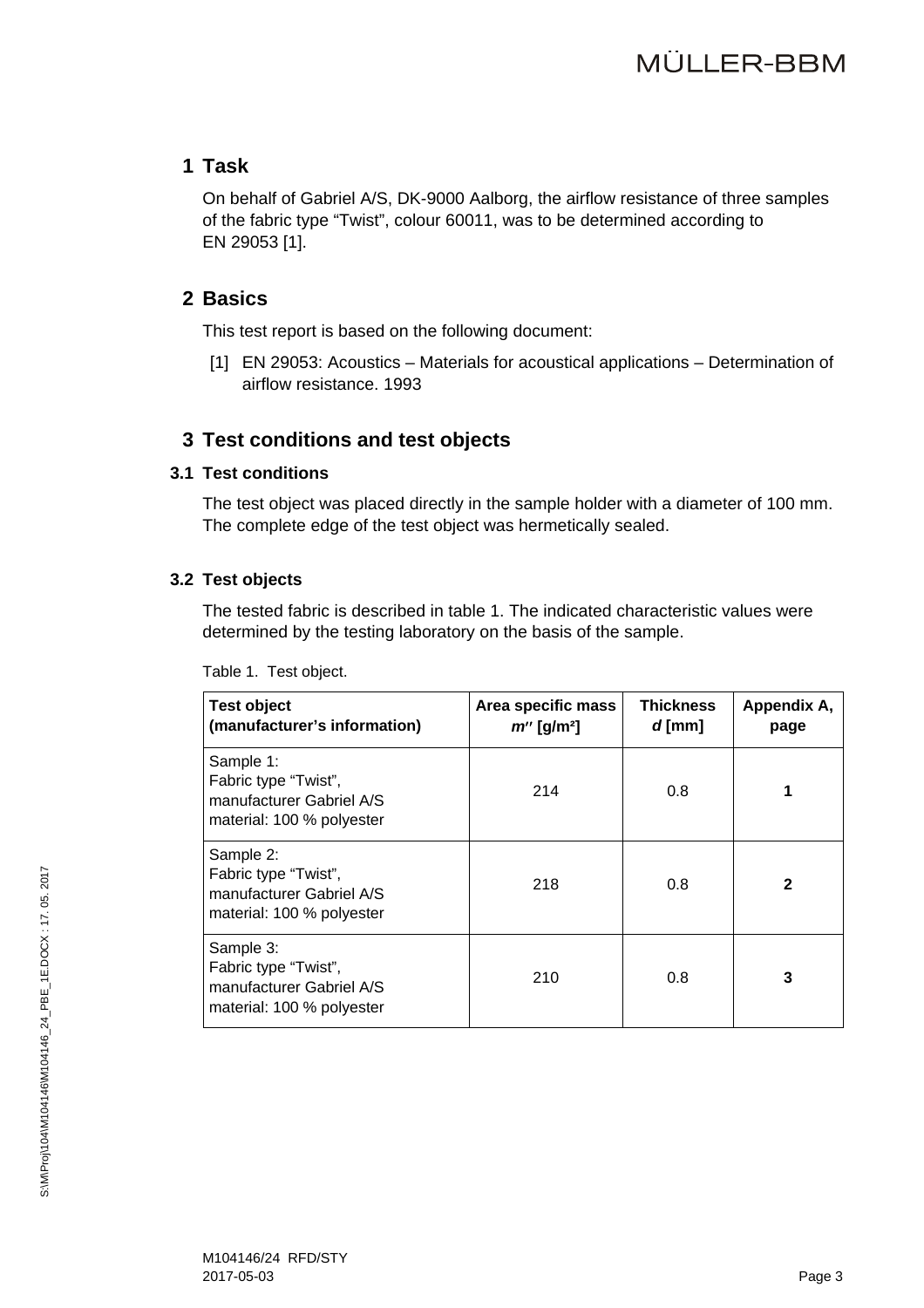# **MÜLLER-BBM**

#### **4 Execution of measurements**

The airflow resistance was determined according to EN 29053 [1].

The test method, the test facility and the test equipment used are described in Appendix B.

#### **5 Measurement results**

For the tested fabric type "Twist" a specific airflow resistance of

$$
R_{\rm s}=146~{\rm Pa\cdot s/m}
$$

was determined.

The determined air flow resistances of each of the three samples are shown in table 2.

The measurement results are shown in diagrams and tables in the test certificate in Appendix A of this report.

|  | Table 2. Determined airflow resistances of the fabric "Twist". |  |  |
|--|----------------------------------------------------------------|--|--|
|  |                                                                |  |  |

| <b>Test object</b>               | <b>Airflow resistance</b><br>$R_s$ [Pa $\cdot$ s/m] | Appendix A,<br>page |
|----------------------------------|-----------------------------------------------------|---------------------|
| Sample 1:<br>Fabric type "Twist" | 149                                                 | 1                   |
| Sample 2:<br>Fabric type "Twist" | 141                                                 | $\mathbf{2}$        |
| Sample 3:<br>Fabric type "Twist" | 149                                                 | 3                   |
| Mean value                       | 146                                                 |                     |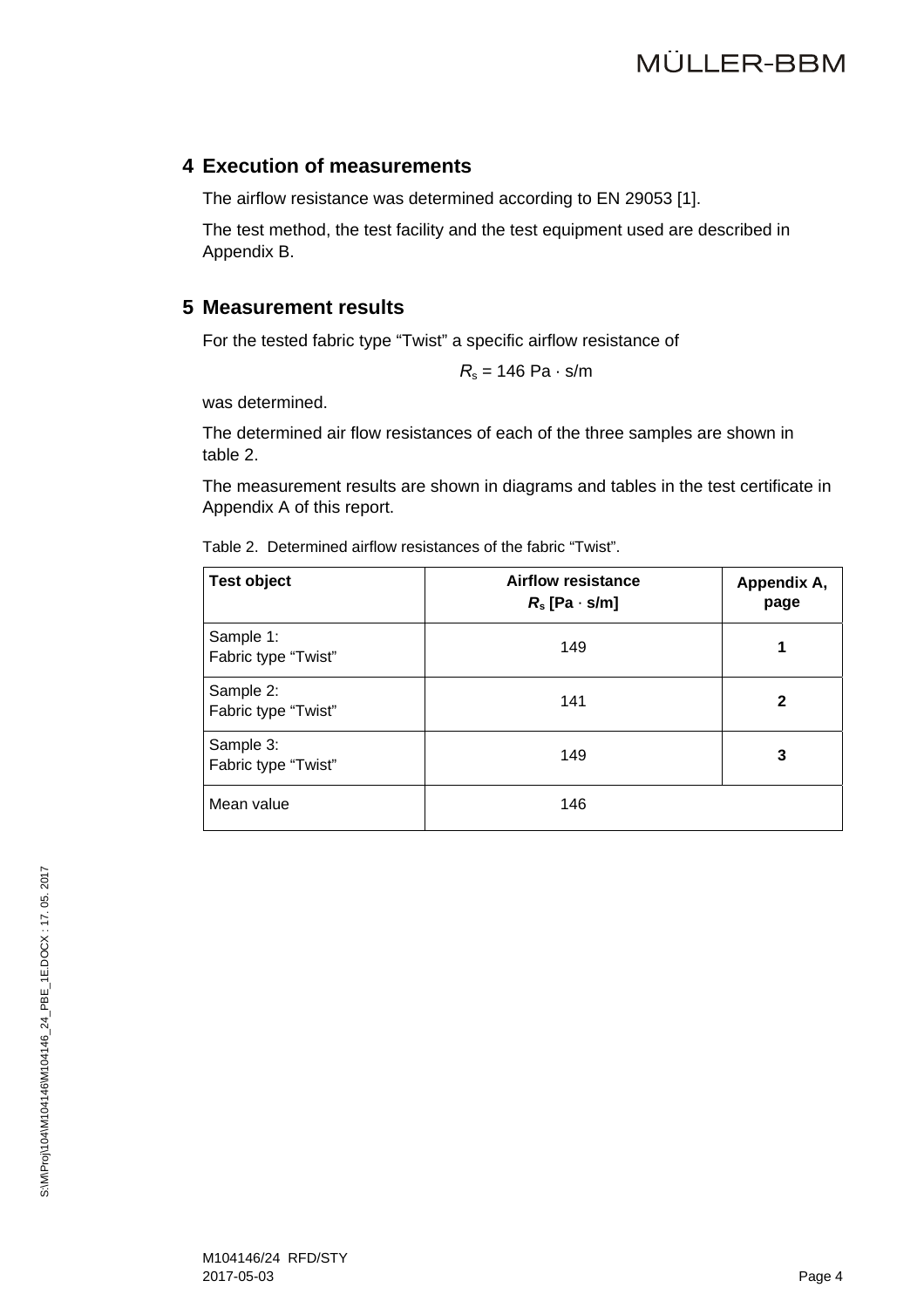#### **6 Remarks**

The test results exclusively relate to the investigated subjects and conditions described.

R. Mustana

M.Eng. Philipp Meistring **Diplemannia Reif** Dipl.-Ing. (FH) Dominik Reif (Responsible for technical content) (Project Manager)

This test report may only be published, shown or copied as a whole, including its appendices. The publishing of excerpts is only possible with prior consent of Müller-BBM.



Durch die DAkkS Deutsche Akkreditierungsstelle GmbH nach DIN EN ISO/IEC 17025 akkreditiertes Prüflaboratorium. Die Akkreditierung gilt für die in der Urkunde aufgeführten Prüfverfahren.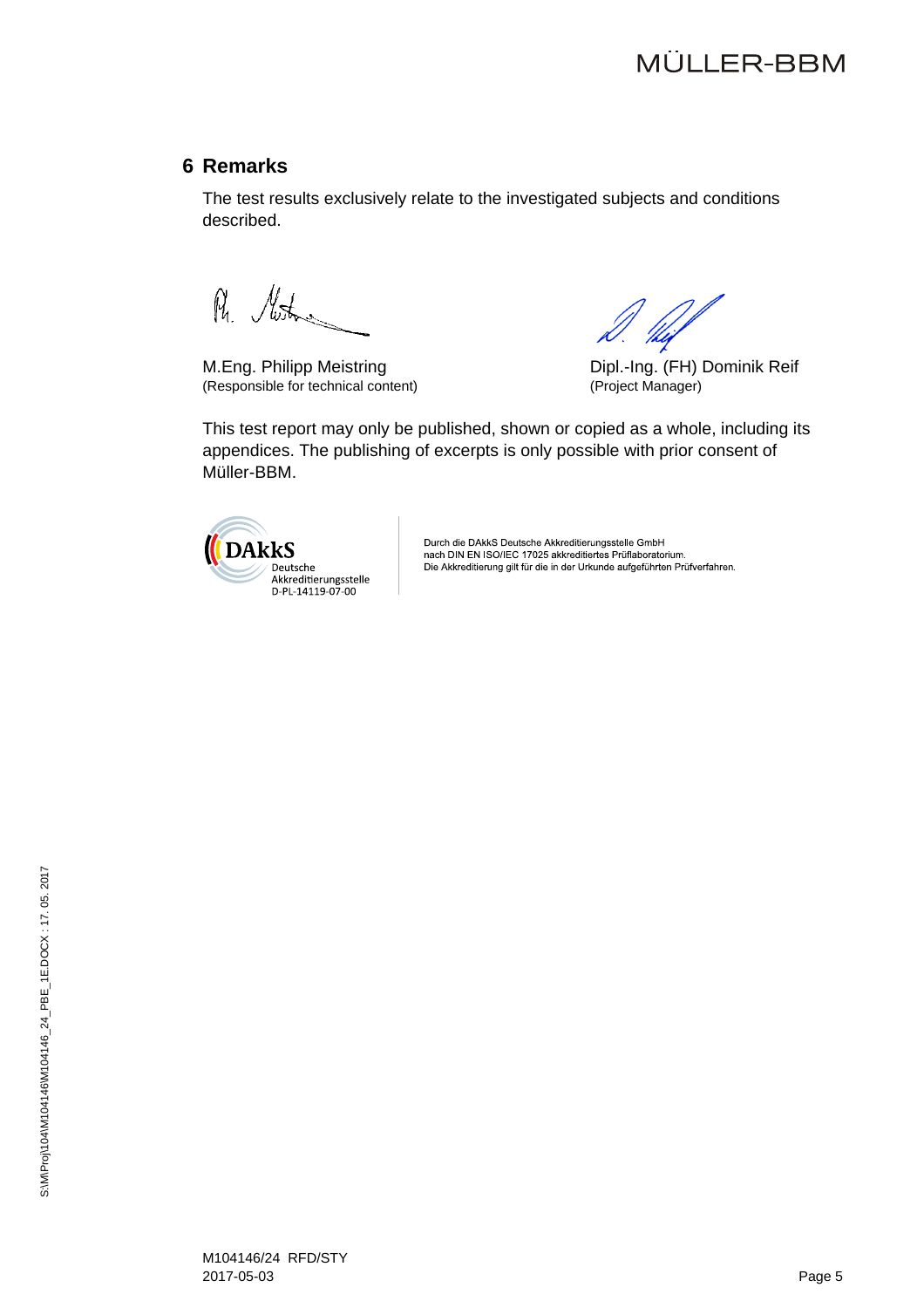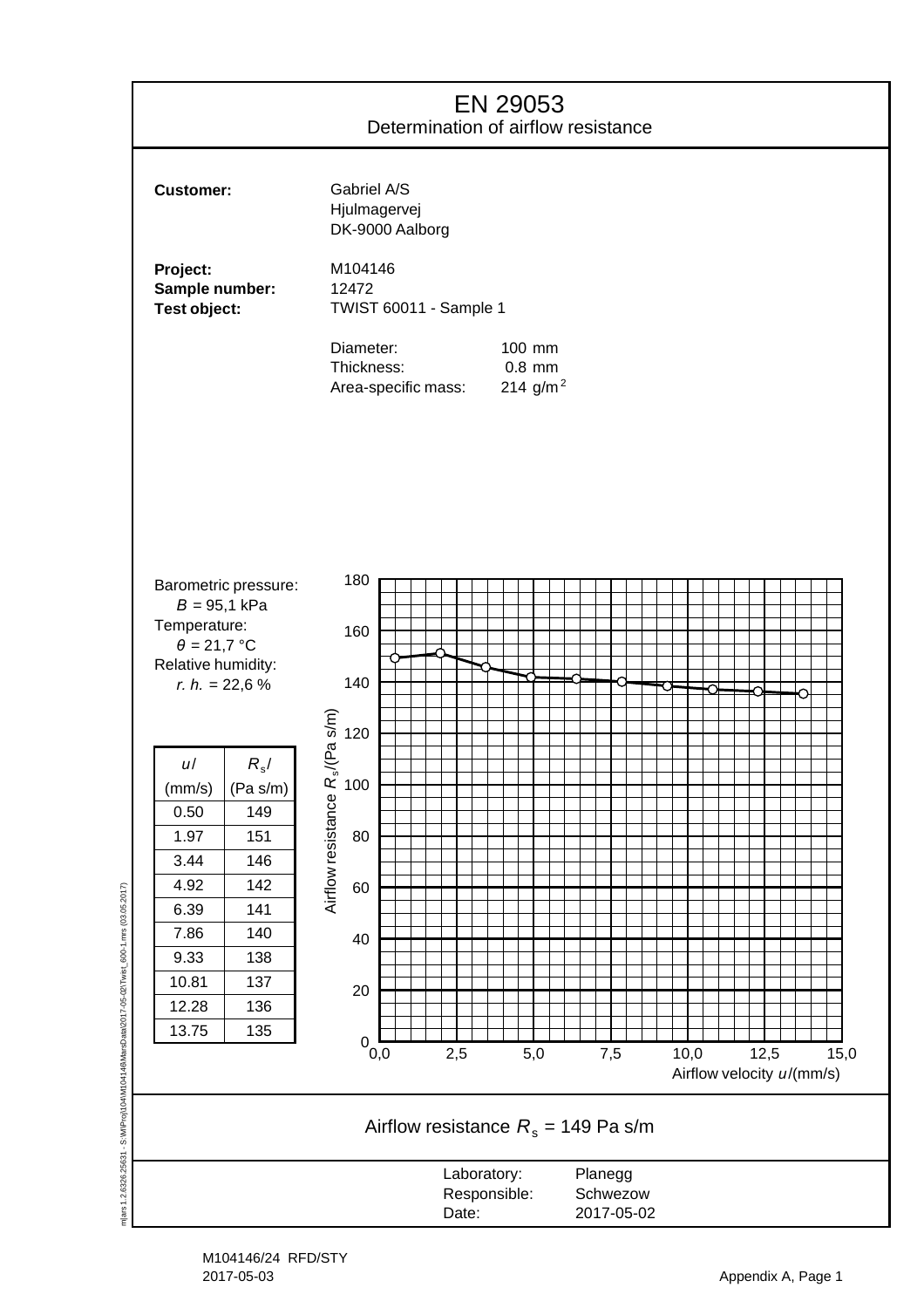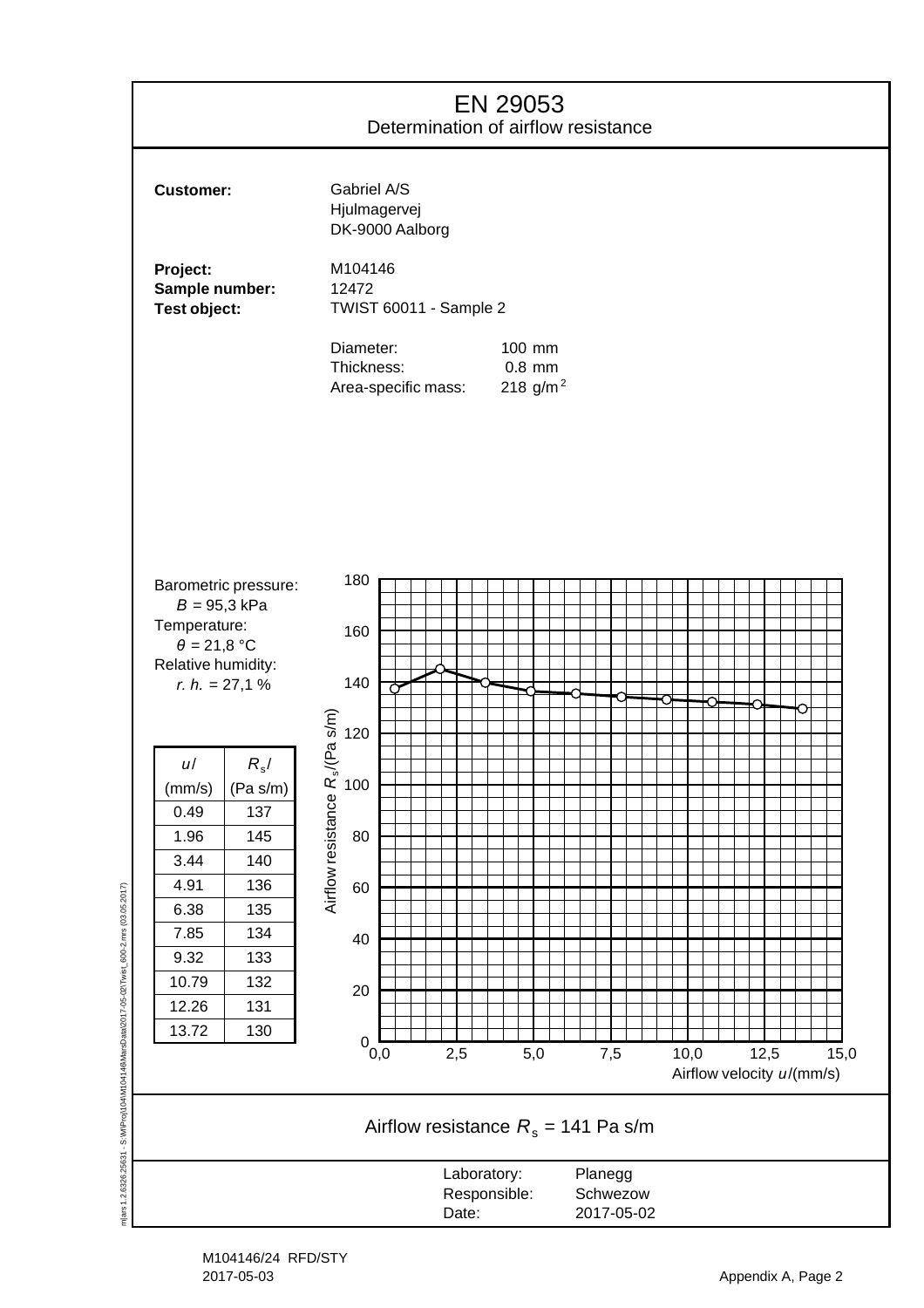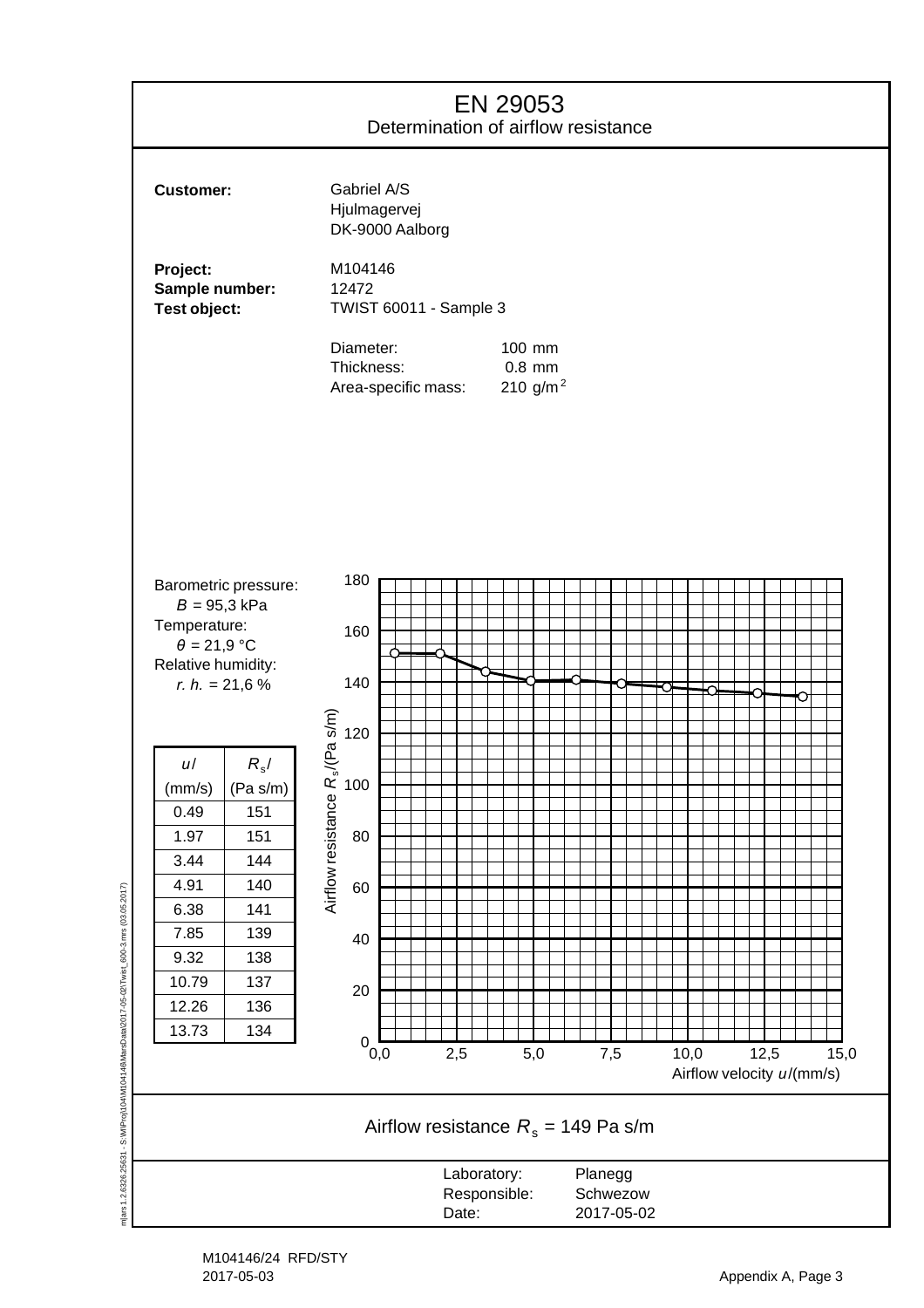#### **Description of the test procedure for the determination of the airflow resistance**

#### **1 Measurand**

The specific airflow resistance  $R<sub>S</sub>$  of the test object was determined. For this purpose the air pressure difference in front of as well as behind the test object was measured at different volumetric airflow rates. The specific airflow resistance  $R_{S,i}$  for each volumetric airflow rate  $q_i$  determined was calculated using the following equation:

$$
R_{\mathrm{S},i}=\frac{\Delta p_i A}{q_i}
$$

With

*R<sub>S,i</sub>* specific airflow resistance in Pa s/m

- $\Delta p_i$  air pressure difference across the test object with respect to the atmosphere in Pa
- *A* cross-sectional area of the test object perpendicular to the direction of flow in  $m<sup>2</sup>$
- $q_i$  volumetric airflow rate passing through the test object in  $m^3/s$
- $u_i$  linear airflow velocity in m/s

In addition the linear airflow velocity *ui* was determined:

$$
u_i=\frac{q_i}{A}
$$

The indicated measurement result is the specific airflow resistance  $R<sub>S</sub>$ , which is calculated for an airflow velocity of  $u = 0.0005$  m/s by extrapolation with help of the linear regression.